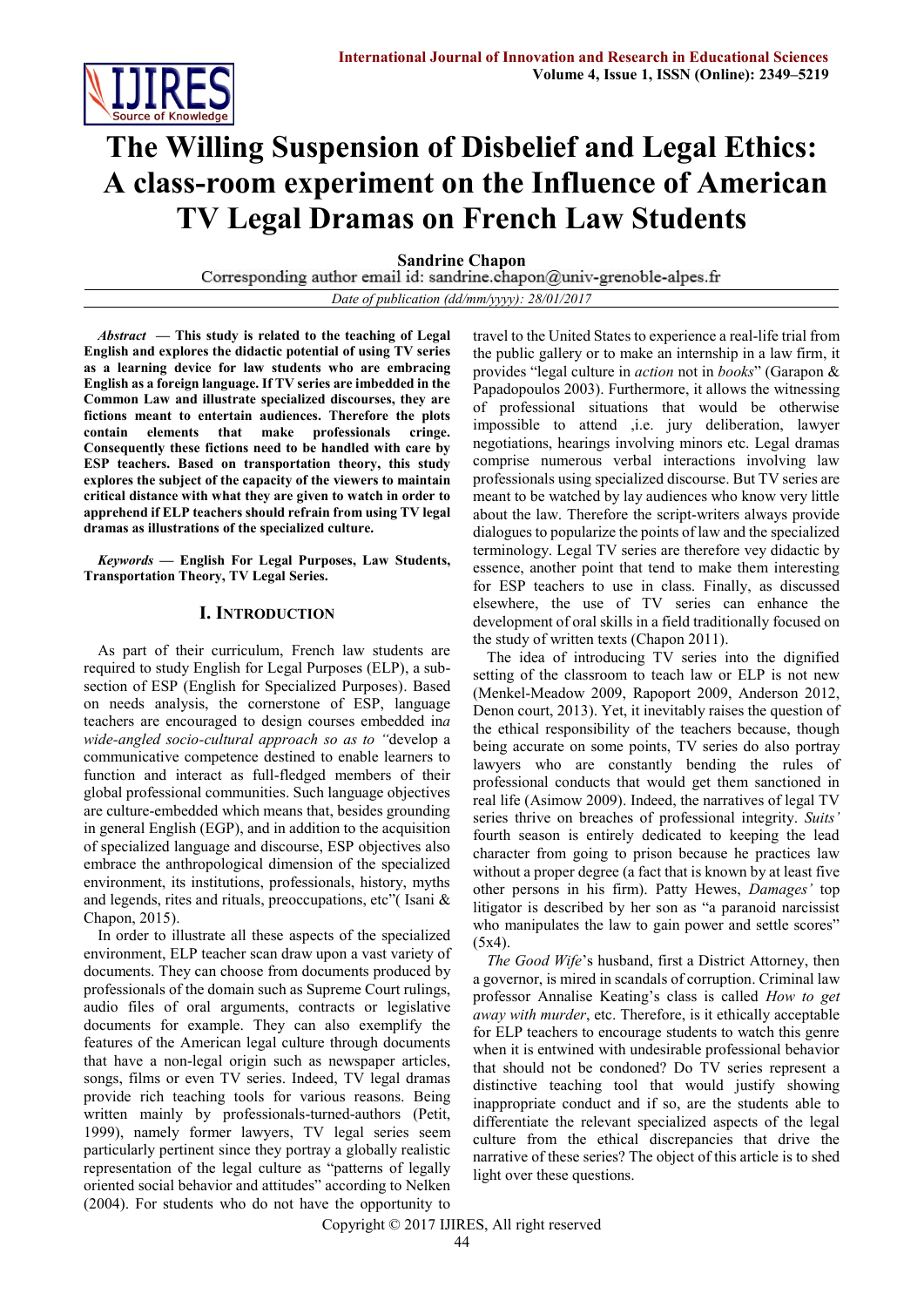

# **II. MOTIVATIONAL STRATEGIES IN ENGLISH FOR LEGAL PURPOSES CLASS**

### *Former study*

In order to qualify as a worthy teaching tool in the field of ESP, a document must be a good illustration of the specialized language and culture and be motivating. A previous study discussed elsewhere (Isani & Chapon, 2015) aimed at assessing learner motivation with regard to different pedagogic supports. It showed that in terms of intrinsic motivation, fiction and newspaper articles were considered more appealing than professional documents by the students.

In that study, 68 French students were given four documents related to the landmark precedent *Kennedy v. Louisiana* 554 U.S. 407 (2008) which holds that it is unconstitutional to impose the death penalty for raping a child, when the victim did not die and death was not intended. The students were given the choice to study the case-law at home either by reading a newspaper article announcing the oral arguments in front of the SCOTUS, listening to the recording of the oral arguments, reading the actual ruling or watching the episode of a TV series ("The Court Supreme", *Boston Legal*) based on the facts.

One of the conclusive findings in relation to this study on pedagogic support/motivation correlation was that a large majority of the students chose to study the case by reading the newspaper article and/or watching the legal TV episode rather than studying the SCOTUS ruling or listening to the oral arguments which were deemed too difficult and/or too boring to apprehend for French learners of legal English.

Based on the results of that study, and in order to answer the question of desirability of fiction as a teaching support in legal English class, we then conducted another classroom study in order to analyze which document (between the two that were identified by the students as the most motivating)would likely trigger the motivation to learn about legal culture beyond what is disclosed in the documents.

#### *Follow up experiment on motivation*

In order to observe if fiction provides student motivation more efficiently than any other document, an element which could justify its use in class despite the unethical elements that it conveys, 78 third-year law students were asked to participate in an experiment which follows the protocol of a study conducted by Bal & Veltkamp in 2013. These researchers investigated whether reading fiction changed the empathy of readers based on the "transportation theory" developed by Green & Brock in 2000. These researchers observed that when people read fiction, they become more emotionally transported into the story and become more empathic than readers of non-fiction. "Empathy" is defined by Bal & Veltkamp as "The cognitive and intellectual ability to recognize the emotions of other persons and to emotionally respond to other persons. It includes sympathy and concern for unfortunate others" (2013).

In our study, the 78 students were divided in two groups. Group A (40 students, control group) read a newspaper article from the Times-Picayune's entitled "U.S. top court to hear La. child rape case. It will decide if death penalty fits the crime", written by Paul Purpura on April, 14th 2008. Group B (38 students, test group) watched "The Court Supreme" (*Boston Legal* 4x17) in class with English subtitles to facilitate comprehension. They were told explicitly beforehand that the episode was based on the Kennedy ruling. Prior to either watching or reading about the Kennedy ruling, we ascertained that none of the students knew about the case in order not to obtain tainted results.

Subsequently, all the students were given a questionnaire to fill. First, they were asked to write a summary of the case in order to check their global understanding. As no student showed problems of comprehension, none had to be removed from the study. They were then asked to express in English or French all the feelings associated with the viewing of the episode or the reading of the article. The results are to be found in tables1 and 2. The question was purposely vague in order not to lead the respondents' answers in any way.

The objective of this study was to observe whether any of these two documents would trigger the curiosity of the students to discover if Patrick O. Kennedy had finally been executed or if the SCOTUS had overruled Louisiana's decision to execute the child rapist. Indeed, none of the documents mention the outcome, the TV episode ending on the following cliffhanger type of dialogue:

- BOSTON LEGAL LAWYER: How long before they rule? Do we have any idea?
- LAWYER FROM LOUISIANA: It could be weeks even months.

# **III. RESULTS AND DISCUSSION ON CURRENT STUDY**

## *Readers of newspaper article*

Among the 40 students who read the article, not a single one raised the question of the outcome of P. Kennedy. They abundantly expressed their feelings about the case, but they seemed on the whole uninterested about the defendant. Some voiced empathic reaction but towards the victim of the rape. Indeed, 55% of the respondents mentioned adverse feelings towards the defendant, 30% mentioning the word "disgust" and the act of pedophilia shocked a majority of them (60% of the respondents). They articulated emotions such as "I am shocked, "this case revolts me" (GA-R20). If 30% of the respondents said they were in favor of the death penalty (15% thought that death was too soft a punishment for this type of crime) 55% said they were opposed to it from a philosophical stand point and 25% voiced their opinion against the sentence in this very case, arguing that it was disproportionate to the crime. But even if the article tackles a highly sensitive subject that hurt the humanistic values of more than half of the readers, it did not trigger their curiosity towards the destiny of the condemned.

According to the "sleeper effect theory" developed by Appel & Richter (2007) we wished to observe if empathy had developed over time. According to these researchers, the sleeper effect refers to the fact that empathy created by reading fiction tends to increase over time rather than prese-

Copyright © 2017 IJIRES, All right reserved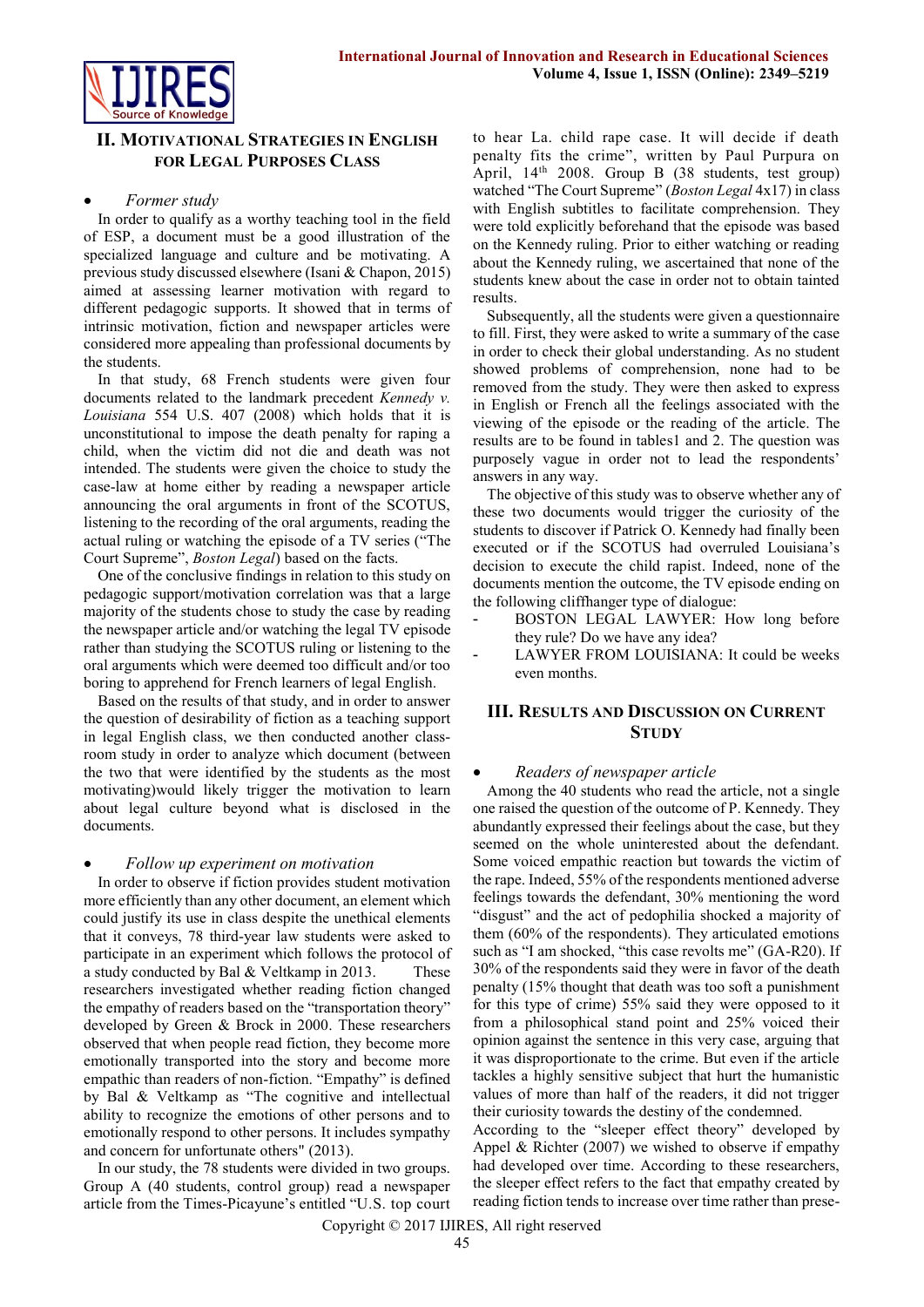

-nt itself directly after the experience.

The 40 students of the control group were asked in writing, a week later, if they had inquired about the Kennedy ruling and if they knew if the defendant was still alive. Once again, no students from the control group had educated themselves on the issue. The study therefore tends to show that the reading of the newspaper article did not trigger curiosity immediately after the experience and motivation to become more learned about the specialized subject matter did not increase overtime either.

### *Viewers of TV episode*

The 38 students of the test group watched the entire episode with no interruption in order to allow full immersion into the fiction. Before it was even possible to turn the lights back on after watching the TV episode, many hands were raised and it was difficult to maintain the protocol of the study and force the students to put in writing their questions in order not to influence the others. 82% mentioned, as a first reaction, their will to know if P. Kennedy had been executed and four students (10%) admitted they had goggled the information on their smart phone during the viewing. This reaction shows that this particular episode triggered a very high level of curiosity contrary to the students from the control group, probably because they had become so "transported" (Green & Brock 2000) by the story that they immediately wanted to know what had happened to the defendant. Therefore it could be said that, as observed by Bal & Veltkamp in 2013 for *readers* of fiction, TV drama produced more empathy on *viewers* of fiction than the report of a real life event in a newspaper article.

It is highly possible that the phenomenon of empathy may have been induced by the fact that the defendant, in the fiction, claims his innocence. It therefore introduces the possibility that the death sentence could be the result of a miscarriage of justice which creates more empathy than the real case where guilt was never questioned on appeal. Indeed the possible innocence of the defendant is stated four times in the 42 minute long episode whereas the newspaper article makes no mention of it since it was not argued in front of the SCOTUS, "the legal argument being whether capital punishment for a crime in which no one died amounted to cruel and unusual punishment in violation the eighth amendment of the Constitution" according to Shapiro, former lawyer and scriptwriter of the episode(2014).

It is worth mentioning though, that the monstrosity of the crime committed by P. Kennedy is not in the least undermined by fiction and the defense lawyer abundantly expresses his abhorrence for his client by first refusing to represent a child rapist or, as he later says: "I absolutely cannot stand up [in front of the Supreme Court] and ask anybody to excuse the rape of a child. If it were my child, I'd want to shoot the son of a bitch in front of the courthouse. But the more evolved response would be to take into account all the circumstances and to deliberate and decide whether [Patrick Kennedy] truly represents the worst of the worst of humanity, for whom we reserve the death penalty".("The Court Supreme", *Boston Legal* 4x17)

It is also important to note that the script writer expressed in an interview that the purpose of the episode was not to make a point against the death penalty: "In fact, the script had nothing to do with the death penalty. It had to do with the fact that the Supreme Court refuses to let cameras into the proceedings. I feel very strongly that the first amendment demands that the United States broadcast the Supreme Court proceedings. We wanted to create a scene where William Shatner's character is desperate to be on TV so we were looking for a Supreme Court case. […] But you know, 90 % of the cases that appear in front of the Supreme Court are tax cases or cases involving Indian reservation claims. So they're not really conducive to drama. I knew the episode had to be in April because everything else was sort of booked and there was that death penalty case. So, it had to be Kennedy v. Louisiana […] We were going to do it exactly like the real case because that's what makes it a different episode"(*in* Chapon 2015).

Contrary to expectation, Shapiro admitted that the creator of the TV series (David E. Kelley) had insisted that the scenario could not only be based on the penalty for fear of a lack of dramatic impact: "If you don't raise the stakes and suggest that the guy is innocent the audience will not care and if the audience doesn't care, they're not emotionally invested and if they're not rooting for an outcome, you're not going to have an episode that people will to want to watch"(*in* Chapon 2015).

So, it is highly possible that interest in the case derived from the empathy created towards the defendant, an element which definitely did not exist in the newspaper article. Contrary to the article in which 60% of the students expressed strong feelings after having read about the case, 24% of those who watched the episode claimed that it had not produced any feelings: "I was not touched, nor interested by the episode […] a typical American show that is not realistic" (GB-R13) or else "it was a good episode but it's always the same with those Americans. A hero who stands up to the establishment that makes everybody suffer. In the name of a noble cause everybody is aware of but nobody respects. Overdose of good feelings. I hate this good/evil dichotomy. The world is grey!"(GB-R22).

Only 16% of the viewers expressed the opposite, such as this student who wrote: "the sense of humor allows to counterbalance the dismal aspect of the death penalty" (GB-R36). However, it was in this group that a strong majority claimed they wanted to know the outcome of the case. It seems that, for this very episode, despite some of their claims, they responded empathically to the defendant and it created a motivating effect to inquire about the target culture, an emotional response that was not created by reading the newspaper article. The spontaneous reaction of the test group was so intense that it was not possible to test the sleeper effect described by Appel & Richter (2007) because the students who had goggled the SCOTUS case while watching the episode told the others about the ruling in class. However, the difference in the results concerning the *immediate* emotional reaction between the test group and the control group seem similar to the findings of Bal & Veltkamp and show a very important difference in the reaction between press readers and viewers of fiction. This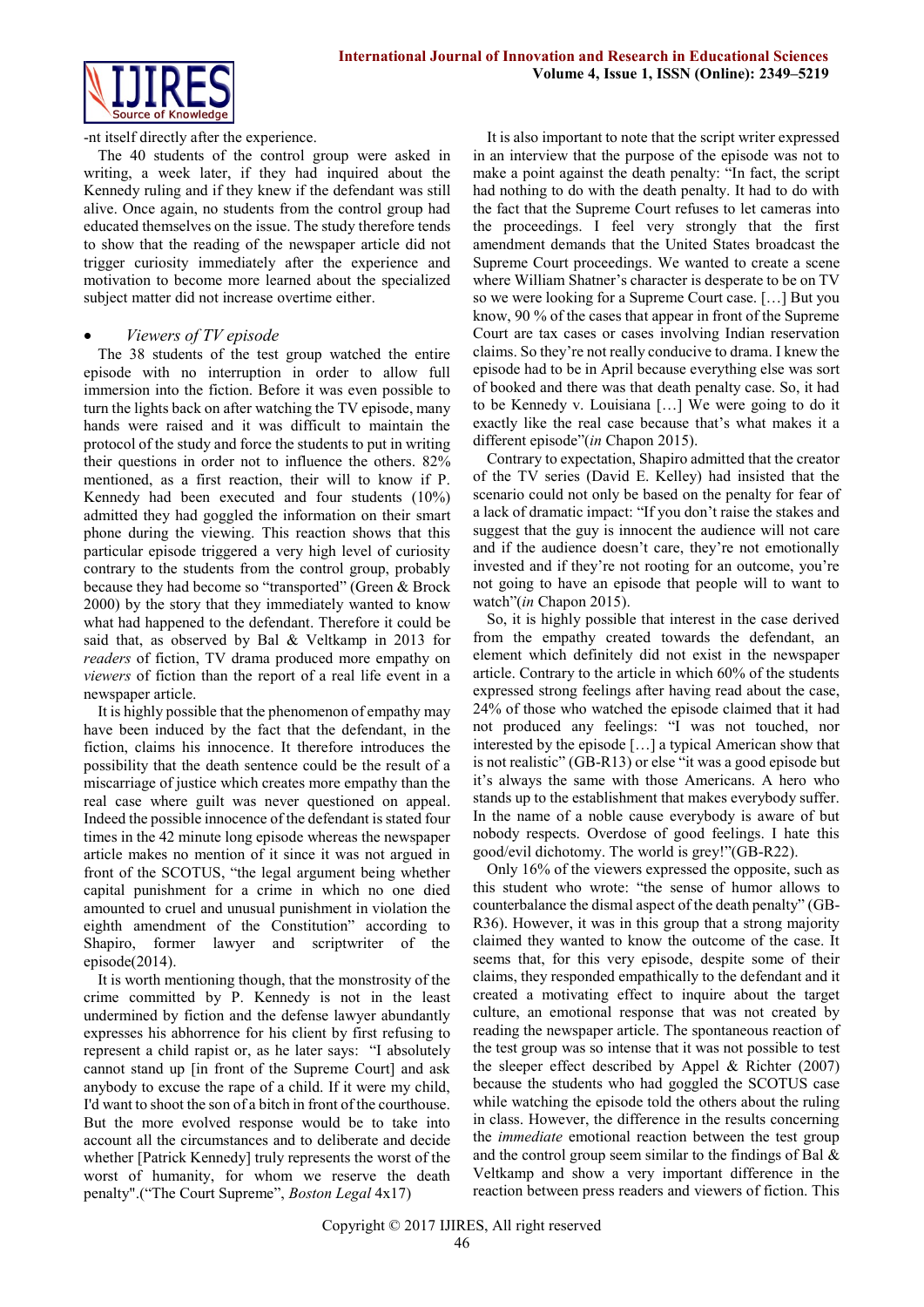

study demonstrates that fiction is more conductive to action than reading nonfiction in the context of specialized culture learning i.e. discovering a landmark legal precedent. However, despite the apparent efficiency of TV on motivation which tends to prove that it is a valuable teaching tool, is it acceptable from an ethical standpoint to use fiction in class to tackle the specialized culture?

# **IV. TEACHING TOOL AND ETHICS: EXAMPLE OF UNETHICAL BEHAVIOR**

Like many of the genre, the episode that was selected for this study contains many unethical elements. First, the lead character of the show (Alan Shore) was terminated from his former law firm for "blackmail, extortion, breaking privilege, impersonating opposing parties and stealing evidence" (*The Practice* 8x9). Yet, not only was he *not* disbarred but he immediately found another law firm to hire him in which he shrives by being dishonest in most episodes. Therefore being fully aware of the tarnished image of the lawyer conveyed by fiction, it seems necessary to question the ability of the viewers of this episode to demonstrate a critical distance towards factual errors or "false beliefs" (Marsh & Fazio, 2006). As Shapiro put it "Alan Shore [the fictitious defense lawyer] would never in a million years have said some of the things he said, such as when he attacks the "overtly and shamelessly pro-business" Court, and takes a sharp detour from the rape case to slam Justice Anton in Scalia for his seemingly likely support for Exxon Mobil in the case –also argued recently- involving punitive damages awarded after the plaintiffs are still waiting to be compensated" (2014).

Yet, would our students be able to identify these discrepancies from the realistic facts of legal culture that are numerous in this episode? Among the elements that do not convey an accurate portrayal of the legal profession, are worth mentioning: (a) The fact that the lead character specializes in civil law but will nevertheless argue a criminal case (b) a capital one nonetheless - in front of the SCOTUS. He has only two days to acquaint himself with the case and prep for oral arguments; $(c)$  on the eve of the hearing, his co-counsel is seen flirting with prostitutes in a club, utterly drunk;(d) during oral arguments, he uses features of language that are unacceptable in a highly formal professional interaction ("son of a bitch", when referring to his client);(e) as mentioned by Shapiro himself, when arguing against the death penalty, the fictitious lawyer forgets the interest of his clients and starts ranting against the lack of impartiality of the Justices of the SCOTUS, accusing them of "turning back the clock on civil rights, school segregation, equal protection, free speech, abortion, campaign finance".

These behaviors violate at least five of the recommendations listed by the *Statement on Lawyer Professionalism* issued by the Massachusetts's Bar Association whom the fictitious lawyer belongs to. First, the lawyer does not conduct himself before the court in a manner that demonstrates sensitivity to the necessity of preserving decorum and the integrity of the judicial process (as recommended in I.A.1.). Second, he does not refrain

from denigrating the dignity embodied in [the] separate office [of the judge] and does not carry out his responsibilities with recognition of their respective concerns (as stated in I.A.3.).Third, while he is obligated to advocate his client's cause in the most compelling manner possible, he does not refrain from engaging in advocacy which is excessive to effective representation of the cause (I.D.2.). Fourth, in his representation of his client, he does not conduct himself in a manner which, without compromising the interests of his client, will facilitate the resolution of disputed matters and does not avoid creating unnecessary animosity (II.A.(h)). Last but not least, he does not provide effective legal assistance because he is a civil law attorney who cannot offer full proficiency in criminal matters in such short notice (IV.A.(a)).

In the context of observing the effects of fiction on French third-year law students, we inquired the 38 students from the test group about their ability to differentiate elements of fiction from elements of the specialized culture in TV series. Indeed, does empathy towards the fictitious characters numb the ability of the students in ELP to retain a critical distance towards the specialized culture?

# **V. THE WILLING SUSPENSION OF DISBELIEF AND CRITICAL DISTANCE**

The expression "willing suspension of disbelief" was first coined by poet and philosopher Samuel Coleridge to express the fact that in order to be emotionally transported, the recipient of fiction will suspend his/her judgment concerning the unlikelihood of a narrative. This deliberate numbing of the critical distance that is necessary to enjoy fiction may therefore also include the belief that some actions taken by the fictitious characters are actually possible in real life as it was proved by several studies conducted by psychologists in the twentieth century (Oatley 1999, Green and Brock 2000). The students from our test group being highly transported by the TV episode that they watched, were they able to spot the factual errors?

In our study, the students who watched the episode were asked, in writing, to list the elements they found realistic and the ones they found not realistic. They were also told that an interview with Shapiro (the script writer of the episode) had been scheduled so they were also encouraged to ask any questions they wanted. The 38 answer sheets were subsequently collected and analyzed. Once again, it was a deliberate choice not to ask them precise questions but rather to let the students express themselves freely on the matter in order not to influence their answers.

47% of them gave elements they believed to be accurate regarding the American legal culture. 21% mentioned the figures related to facts concerning the death penalty stated by the defense lawyer as true:

- "Today, five States make child rape a capital offense".
- "Of all the men Louisiana has prosecuted for child rape since the passage of this law, only Leonard has been sentenced to death".

"In Louisiana, historically, it's been blacks that have been executed for rape in non-homicide cases. In the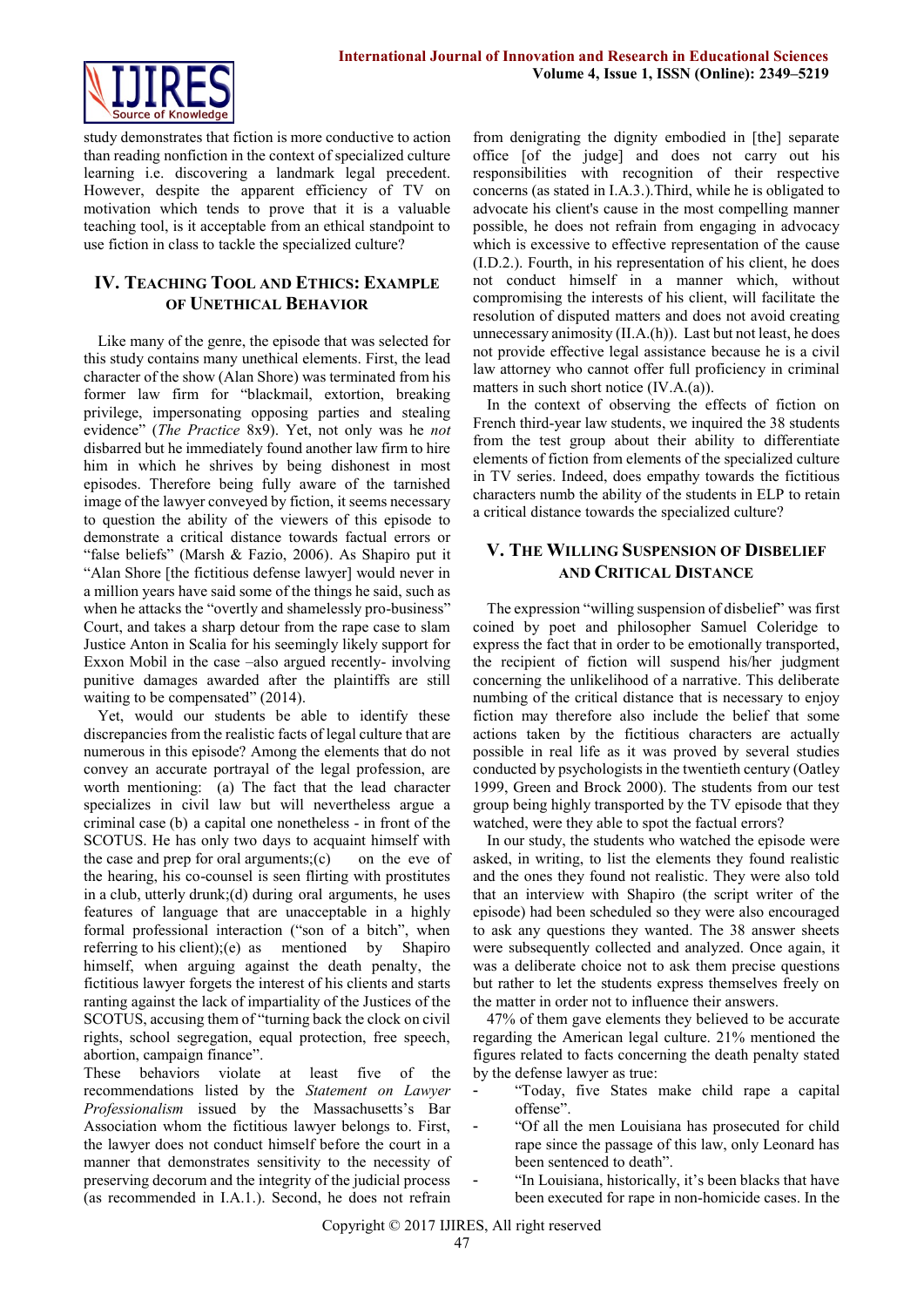

last hundred years, Louisiana has executed 29, all were black".

What is interesting to highlight is that these facts were identified as true but no student questioned the possibility that they *could* be wrong. The statistics were automatically considered as real and conversely, no student questioned their authenticity.

Other students (21%) mentioned that it was interesting to learn about the role and functioning of the SCOTUS through the mock oral arguments organized by the fictitious law firm to prep the defense lawyer for the actual oral arguments: "Okay, first off, know that a criminal defendant has a better chance of getting a presidential pardon than a reversal from the Supreme Court. You need five votes. […) Keep your argument focused on constitutional issues. [….] do not talk about your client […] The only issue here is, is it constitutional to execute for a non homicide rape"? ("The Court Supreme" *Boston Legal*, 4x17).

Some students mentioned that it was "interesting from the legal point of view" (GB-R37) or "the fact that the lawyers must plead on points of law and not talk about the particulars of the client" (GB-R17).

The students also found realistic the elements related to the lack of independence of the SCOTUS from politics: "The loss of independence of the justices from the executive power" (GB-33), for example. Finally the legal proceedings seemed realistic to these students: "a good reminder of how a case gets to be examined by the Supreme Court" (GB-R1). If 37% of students expressed the fact that they enjoyed watching the episode (against only 8% who mentioned the opposite), 22 respondents (58%) mentioned unrealistic elements.

Many unlikely aspects were mentioned by the students. From a discursive point of view, 26% of them mention the tone and language register used by the TV lawyer as impossible in a real professional interaction between lawyer and judge: "the rude manners of the lawyer are a little bit too much. A lawyer cannot talk like that to the SCOTUS justices". "I doubt that the lawyers can plead the way the actor did" (GB-16). These respondents also seemed to be able to operate a critical distance pertaining to the content of the outburst. They specifically mention the digression which leads to the public questioning of the professional ethics of the justices as impossible: "accusing the justices in front of the whole Court seems exaggerated" (GB-21).

From a factual stand point, 21% of the students mentioned that the time compression (the fact that the lawyer has only two days to meet his client in Louisiana and prep for his oral arguments) is entirely impossible. One respondent (GB-R24) also mentions that, given the stakes of a SCOTUS ruling for the entire nation, it is unrealistic that a civil law attorney be given the responsibility to handle a criminal case. All these remarks seem to show that despite the fact that they were transported into fiction, some students were able to retain critical distance towards what they were given to watch.

Nevertheless some traits which are very real, were identified by 18% of the students as unrealistic such as the format of interaction that takes place during the oral arguments in front of the SCOTUS. Being used to watching closing arguments of lawyers that are uninterrupted monologues, these students believed that the dialogue between lawyers and Justices could not be conform to reality. Yet, Shapiro explained that "it was the easiest script I ever wrote because the appellate briefs provided the facts and law. Writing the justices' dialogue was easy, too. The Supreme Court isn't just the highest in the land- it is also the longest-running show in history, with a rotating cast of regulars. You love them, you hate them, but most of all, you know them; how they think, how they talk, what they want" (2014: 44).

The realism of the proceeding was furthermore confirmed by Fisher who argued the real child rape case: "it was striking how closely the episode hewed to the real facts in Kennedy, down to the most minute detail, and (certain rants aside) to the real legal arguments the parties are advancing. The producers obviously had studied our briefing quite closely" (*in* Mauro 2008).

So when students (GB-R14 and GB-R27) expressed that the arguments put forward by the defense counsel "were not based on legal grounds and everybody could have argued the way he did without a law degree", they happen to be wrong. As mentioned during the mock argument that precedes the actual oral arguments, the teachers remind the defense lawyer several times that the SCOTUS' role is to rule only on points of law and not on the merits of the case.

To conclude on this part, this classroom study shows that the positive influence of TV on student motivation tends to justify its use in class despite the unethical elements that are portrayed amidst the interesting elements of the legal culture. Approximately half of the students were able to identify that some elements were mere narrative strategies used to "boil down [the legal arguments] in an accessible and entertaining way" (Shapiro 2014: 44).

However, approximately half of the students did not give any answer regarding elements which they would have considered unrealistic and among those who listed unlikely facts, some expressed distrust of the format of the oral arguments (a heated dialogue rather than a monologue) in front of the SCOTUS. Finally, no student questioned the statistics that the defense lawyer reels off in court which tends to show that these elements (as true as they are) are taken for granted by the viewers. Therefore, the role of the ELP teacher needs to be assessed in this matter.

#### **VI. ROLE OF TEACHERS**

In 1913, Thomas Edison, one of the inventors of cinema, made the following prediction: "Books will soon be obsolete in the public schools. Scholars will soon be instructed through the eye. It is possible to teach every branch of human knowledge with the motion picture. Our school system will be completely changed in 10 years » (*in* Hiltzik 2012).

Even though Edison's prognosis concerning the book's functional obsolescence is yet to be proven, our postmodern societies evolve towards a culture of *« visual literacy ».*  Therefore*,* we may wonder, if only ironically, whether ELP and law classes could be entirely replaced by watching fiction because after all *How to get away with murder* deals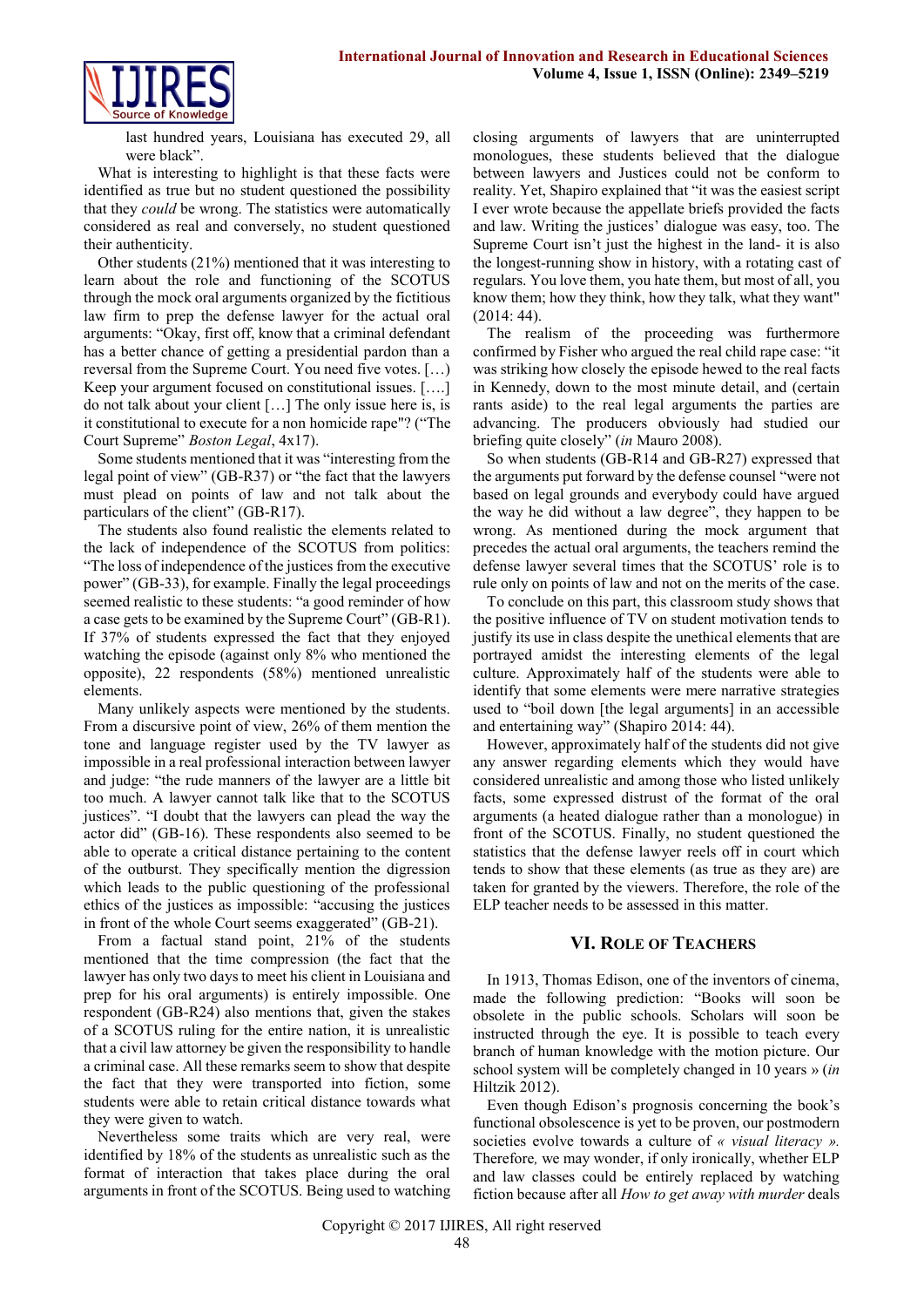

with a law professor and practitioner whom we see teaching criminal law?

Our study tends to show that the willing suspension of disbelief somewhat annihilates the possibility of retaining a critical distance towards the specialized culture that is shown in fiction. Many articles relating to the effect of TV on viewers seem to support these findings. In 2008 for example, Kim & Vishak observed the effects of entertaining media on political information acquisition and information processing in political judgment. 85 persons of various ages and backgrounds participated in a study that meant to assess which media (between real news and entertainment programs) on the topic of the SCOTUS would be the most effective in terms of learning about the U.S. Supreme Court Justice and Chief Justice nomination processes. The results indicate that compared to news media, entertainment media are less effective in acquiring factual information, particularly in retaining issue and procedure knowledge because "whereas news media consumption is driven by individuals' motivation for surveillance, entertainment media use is compelled by motivation for passing time or relaxing" (2008).

Furthermore, Podlas (2006), a law professor, conducted a study that tends to demonstrate that the Americans who watch a lot of legal shows do not know the law any more than those who do not watch TV very often. The author suggests that the viewers pay little attention to the legal proceedings therefore if viewers know and recognize some elements of the law, they are not able to explain in which circumstance it is applicable. According to her conclusions: "Although television can cultivate beliefs, contribute to perceptions, or provide general "scripts," it seldom successfully "teaches" concrete legal content" (2006).

However in 2009, Butler &*al.* conducted an experiment on using popular films to enhance classroom learning. It showed that the viewers' critical distance can be developed by giving *specific* warnings about misinformation carried out by fiction prior to the viewing (whereas no specific warning lead to the viewers taking for granted all the elements of fiction as real).

### **VII. CONCLUSION**

These studies tend to prove that unattended viewing of specialized culture portrayed by legal fiction does not necessarily increase legal knowledge (Podlas 2006, Kim & Vishak, 2008) but is conductive to motivation (our results) which is a key factor in the learning process. Therefore, taking these elements into account and based on the findings of Butler &*al.*, we suggest that TV series can be a relevant learning tool if apprehended correctly by the teachers. If they underline explicitly the unethical elements, they will not be considered by the students as real and if they are guided correctly, the learners will be able to retrieve the interesting elements related to the specialized culture, transforming TV series into a unique and motivating window onto the legal world.

#### **REFERENCES**

- [1] S. Anderson, "Novel Teaching Practice: Using Nonlegal Fiction to Instill Legal Values", in Perspectives: Teaching Legal Research and Writing vol 21 n°1, 2012, pp.28-32.Available: [https://info.legalsolutions.thomsonreuters.com/pdf/perspec/2012](https://info.legalsolutions.thomsonreuters.com/pdf/perspec/2012-fall/2012-fall-6.pdf) [fall/2012-fall-6.pdf](https://info.legalsolutions.thomsonreuters.com/pdf/perspec/2012-fall/2012-fall-6.pdf)
- [2] M. Appel and T. Richter. "Persuasive effects of fictional narratives increase over time", in Media Psychology, vol. 10.2007.Available: [http://terpconnect.umd.edu/~nan/475readings/14%20Appel%20](http://terpconnect.umd.edu/~nan/475readings/14%20Appel%20Richter%202007%20fictional%20narratives.pdf)

[Richter%202007%20fictional%20narratives.pdf](http://terpconnect.umd.edu/~nan/475readings/14%20Appel%20Richter%202007%20fictional%20narratives.pdf) [3] M. Asimow, Lawyers In Your Living Room! Law on Television.

- Chicago: American Bar Association publishing. 2009, pp.2-3.
- [4] M. Bal and M. Veltkamp. "How Does Fiction Reading Influence Empathy? An Experimental Investigation on the Role of Emotional Transportation",inPLOS one, 2013. Available: [http://www.plosone.org/article/info%3Adoi%2F10.1371%2Fjour](http://www.plosone.org/article/info%3Adoi%2F10.1371%2Fjournal.pone.0055341) [nal.pone.0055341](http://www.plosone.org/article/info%3Adoi%2F10.1371%2Fjournal.pone.0055341)
- [5] A. Butler, F. Zaromb, K. Lyle and H. Roediger, "Using popular films to enhance classroom learning: The good, the bad, and the interesting", in Psychological Science, 20.2009. pp.1161-1168. Available: [http://psych.wustl.edu/memory/Roddy%20article%20PDF%27s/](http://psych.wustl.edu/memory/Roddy%20article%20PDF%27s/Butler%20et%20al%20%282009%29_PsychSci.pdf)
- [Butler%20et%20al%20%282009%29\\_PsychSci.pdf.](http://psych.wustl.edu/memory/Roddy%20article%20PDF%27s/Butler%20et%20al%20%282009%29_PsychSci.pdf) [6] S. Chapon, "American TV series as a means to teach/learn legal English classes",2015,pp. 675. Available: [http://www.theses.fr/2015GREAL002.](http://www.theses.fr/2015GREAL002)
- [7] S. Chapon, "You have the right to remain silent: a learning scenario to enhance oral communication in legal English ", in Cahiers de l'APLIUT, vol. XXX n° 1. 2011. Available : [http://apliut.revues.org/477.](http://apliut.revues.org/477)
- [8] J. Denoncourt, "Using Film to Enhance Intellectual Property Law Education: Getting the Message Across", in European Journal of Law and Technology vol  $4/n^{\circ}$  1, 2013. Available: <http://ejlt.org/article/view/188/283>
- [9] A. Garapon and& I. Papadopoulos. Judging in America and in France, Paris: Editions Odile Jacob. 2003, pp.33.
- [10] M. Green and T. Brock; "The role of transportation in the persuasiveness of public narratives"., in Journal of Personality and Social Psychology vol 79(5), 2000, pp. 701-721. Available <http://psycnet.apa.org/psycinfo/2000-0920-003>
- [11] M. Hiltzik, "Who really benefits from putting high-tech gadgets in classrooms?", in Los Angeles Times, 2012. Available: [http://articles.latimes.com/2012/feb/04/business/la-fi-hiltzik-](http://articles.latimes.com/2012/feb/04/business/la-fi-hiltzik-20120205)[20120205](http://articles.latimes.com/2012/feb/04/business/la-fi-hiltzik-20120205)
- [12] S. Isani and S. Chapon, "A socio-cultural approach to ELP: accessing the language and culture of law through fictional television series", in The Alicante Journal of English Studies / Special edition: Law and Language, vol°28, 2015, pp. 114. Available http://rua.ua.es/dspace/bitstream/10045/54188/1/RAEI\_28.pdf.
- [13] Y. Kim and J. Vishak. "Just Laugh! You Don't Need to Remember: The Effects of Entertainment Media on Political Information Acquisition and Information Processing in Political Judgment", in Journal of communication vol. 58, n° 2.2008. pp. 338-360. Available: [http://onlinelibrary.wiley.com/doi/10.1111/](http://onlinelibrary.wiley.com/doi/10.1111/j.1460-2466.2008.00388.x/abstract) [j.1460-2466.2008.00388.x/abstract](http://onlinelibrary.wiley.com/doi/10.1111/j.1460-2466.2008.00388.x/abstract)
- [14] E. Marshand L. Fazio. "Learning errors from fiction: Difficulties in reducing reliance on fictional stories", in Memory and Cognition 34 (5), 2006. pp. 1140-1149. Available: Cognition34 (5), 2006. pp. 1140-1149.Available: [http://download.springer.com/static/pdf/77/art%253A10.3758%2](http://download.springer.com/static/pdf/77/art%253A10.3758%252FBF03193260.pdf?auth66=1398324337_0401928bfa25d485e1cff5c32b128e31&ext=.pdf) [52FBF03193260.pdf?auth66=1398324337\\_0401928bfa25d485e](http://download.springer.com/static/pdf/77/art%253A10.3758%252FBF03193260.pdf?auth66=1398324337_0401928bfa25d485e1cff5c32b128e31&ext=.pdf) [1cff5c32b128e31&ext=.pdf](http://download.springer.com/static/pdf/77/art%253A10.3758%252FBF03193260.pdf?auth66=1398324337_0401928bfa25d485e1cff5c32b128e31&ext=.pdf)
- [15] T. Mauro, "Boston Legal' Takes On the Supreme Court", in The Blog of Legal Times, 2008.Available:
	- <http://legaltimes.typepad.com/blt/2008/05/boston-legal-ta.html>
- [16] C. Menkel-Meadow, "Is There an Honest Lawyer in the Box? Legal Ethics on TV", in Lawyers In Your Living Room! Law on Television, Chicago: American Bar Association Publishing,2009, pp. 37-47.
- [17] D. Nelken, "Using the concept of legal culture", in The Australian journal of Legal philosophy, 2004. pp. 1. Available: http://www.law.berkeley.edu/files/Nelken\_ Using\_the\_Concept [\\_of\\_Legal\\_Culture.pdf](http://www.law.berkeley.edu/files/Nelken__Using_the_Concept_of_Legal_Culture.pdf)

Copyright © 2017 IJIRES, All right reserved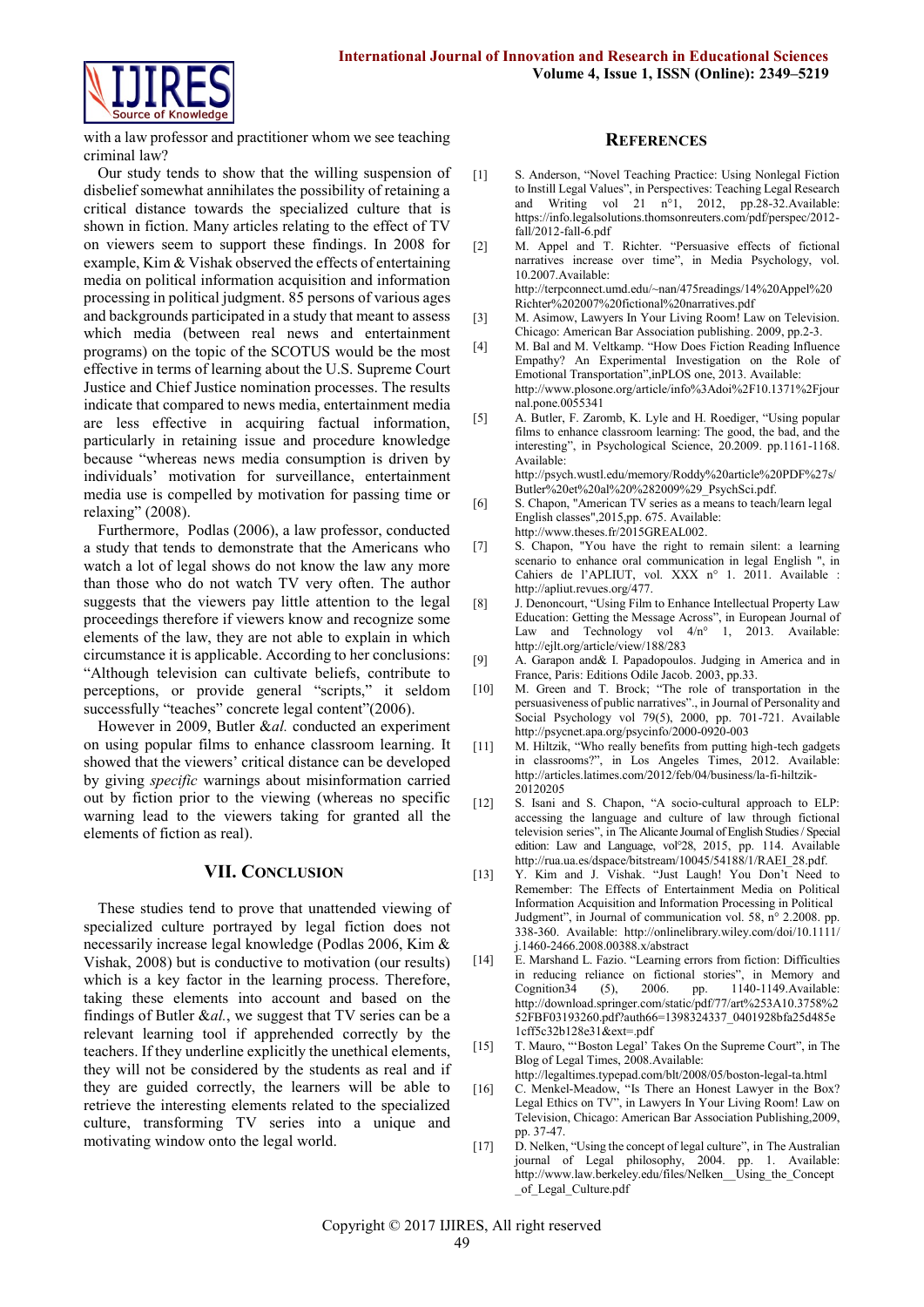

- [18] K. Oatley, "Why fiction may be twice as true as fact: Fiction as cognitive and emotional simulation", in Review of General Psychology, Vol 3(2), 1999, pp. 101-117. Availabl[e:http://dx.doi.org/10.1037/1089-2680.3.2.101](http://dx.doi.org/10.1037/1089-2680.3.2.101)
- [19] M. Petit, "Professionally-based fiction: another means to access English for Special Purposes" in ASp 23-26, 1999, pp. 57-81. Available[: https://asp.revues.org/2325](https://asp.revues.org/2325)
- [20] K. Podlas, "The CSI Effect, Exposing the Media Myth", in Fordham Intellectual Property Media & Entertainment Law Journal 16,2006, pp. 15. Available: [http://iplj.net/blog/wp](http://iplj.net/blog/wp-content/uploads/2009/09/Article-THE-CSI-EFFECT-EXPOSING-THE-MEDIA-MYTH.pdf)[content/uploads/2009/09/Article-THE-CSI-EFFECT-](http://iplj.net/blog/wp-content/uploads/2009/09/Article-THE-CSI-EFFECT-EXPOSING-THE-MEDIA-MYTH.pdf)[EXPOSING-THE-MEDIA-MYTH.pdf.](http://iplj.net/blog/wp-content/uploads/2009/09/Article-THE-CSI-EFFECT-EXPOSING-THE-MEDIA-MYTH.pdf)
- [21] P. Purpura, "U.S. top court to hear La. child rape case. It will decide if death penalty fits the crime », in Times Picayune,2008. Available: [http://www.nola.com/news/index.ssf/2008/04/us\\_top\\_court](http://www.nola.com/news/index.ssf/2008/04/us_top_court_to_hear_la_child.html) [\\_to\\_hear\\_la\\_child.html](http://www.nola.com/news/index.ssf/2008/04/us_top_court_to_hear_la_child.html)
- [22] N. Rapoport, "Swimming with Shark", in Lawyers In Your Living Room! Law on Television, Chicago: American Bar Association publishing,2009, pp. 163-173.
- [23] J. Shapiro, Lawyers, liars and the art of storytelling, Chicago: American Bar Association Publishing,2014, pp. 43.
- [24] Statement on Lawyer Professionalism issued by the Massachusetts's Bar Association. Available: [http://www.massbar.org/media/725247/final%20statement%20o](http://www.massbar.org/media/725247/final%20statement%20on%20lawyer%20professionalism.pdf) [n%20lawyer%20professionalism.pdf](http://www.massbar.org/media/725247/final%20statement%20on%20lawyer%20professionalism.pdf)

# **AUTHOR'S PROFILE**



**Sandrine Chapon** was born France in 1969. After graduating from the Rouen University (in English and French as a foreign language) she has taught English as a foreign language in high school for five years. In 2005, she was recruited by the Grenoble Alpes (FR) law school to teach legal English. In 2015, she completed a PhD in which she studied if American

legal TV shows could be used to teach the specificities of the Common law system. In 2016 she was awarded an honorary prize for her PhD dissertation by the University of Grenoble Alpes (UGA), France.

#### Table 1: Reactions of the 40 students (Group A, control group) who read the newspaper article announcing the oral argument in The Times-Picayune.  $\mathbf{I}$  $\mathbf{I}$

| Type of answers                                                                                             | Respondent number                                                                                                                                                                                                                                                                                                             | Percentage of<br>respondents |
|-------------------------------------------------------------------------------------------------------------|-------------------------------------------------------------------------------------------------------------------------------------------------------------------------------------------------------------------------------------------------------------------------------------------------------------------------------|------------------------------|
| Feelings expressed<br>towards the defendant                                                                 | Disgust: (GA-R3) (GA-R16) (GA-R17) (GA-R18) (GA-R19) (GA-R20)<br>(GA-R21) (GA-R33) (GA-R36) (GA-R37) (GA-R38)<br>Hate: (GA-R9) (GA-R16) (GA-R17) (GA-R23) (GA-R34) (GA-R35)<br>$(GA-R40)$<br>No sympathy: (GA-R12) (GA-R14) (GA-R20) (GA-R24)<br><b>Anger:</b> (GA-R16) (GA-R40)<br>Pity: (GA-R16) (GA-R17) (GA-R32) (GA-R38) | 70%                          |
| Feelings expressed<br>towards the crime                                                                     | Shock: (GA-R8) (GA-R20) (GA-R21) (GA-R27)<br>Absolute evil: (GA-R10)<br>Horrible: (GA-R13)<br>Monstrous: (GA-R6) (GA-R39)                                                                                                                                                                                                     | 20%                          |
| Feelings expressed<br>towards the victim                                                                    | Sorrow: (GA-R3) (GA-R10) (GA-R19) (GA-R22) (GA-R31) (GA-R39)                                                                                                                                                                                                                                                                  | 15%                          |
| Students who believe the<br>death penalty is<br>disproportionate to the<br>crime                            | (GA-R1) (GA-R2) (GA-R4) (GA-R11) (GA-R12) (GA-R15) (GA-R19)<br>(GA-R24) (GA-R35) (GA-R39)                                                                                                                                                                                                                                     | 25%                          |
| Students opposed to<br>the death penalty as<br>a general rule                                               | (GA-R5) (GA-R6) (GA-R7) (GA-R8) (GA-R11) (GA-R13) (GA-R12)<br>(GA-R15)(GA-R19) (GA-R24) (GA-R36) (GA-R40)                                                                                                                                                                                                                     | 30%                          |
| Students who expressed<br>that the death penalty<br>was too soft a<br>punishment in this case               | (GA-R3) (GA-R16) (GA-R17) (GA-R18) (GA-R25) (GA-R37)                                                                                                                                                                                                                                                                          | 15%                          |
| Students who expressed<br>their belief that the death<br>penalty would be a fair<br>punishment in this case | (GA-R9) (GA-R18) (GA-R19) (GA-R20) (GA-R25) (GA-R37)                                                                                                                                                                                                                                                                          | 15%                          |